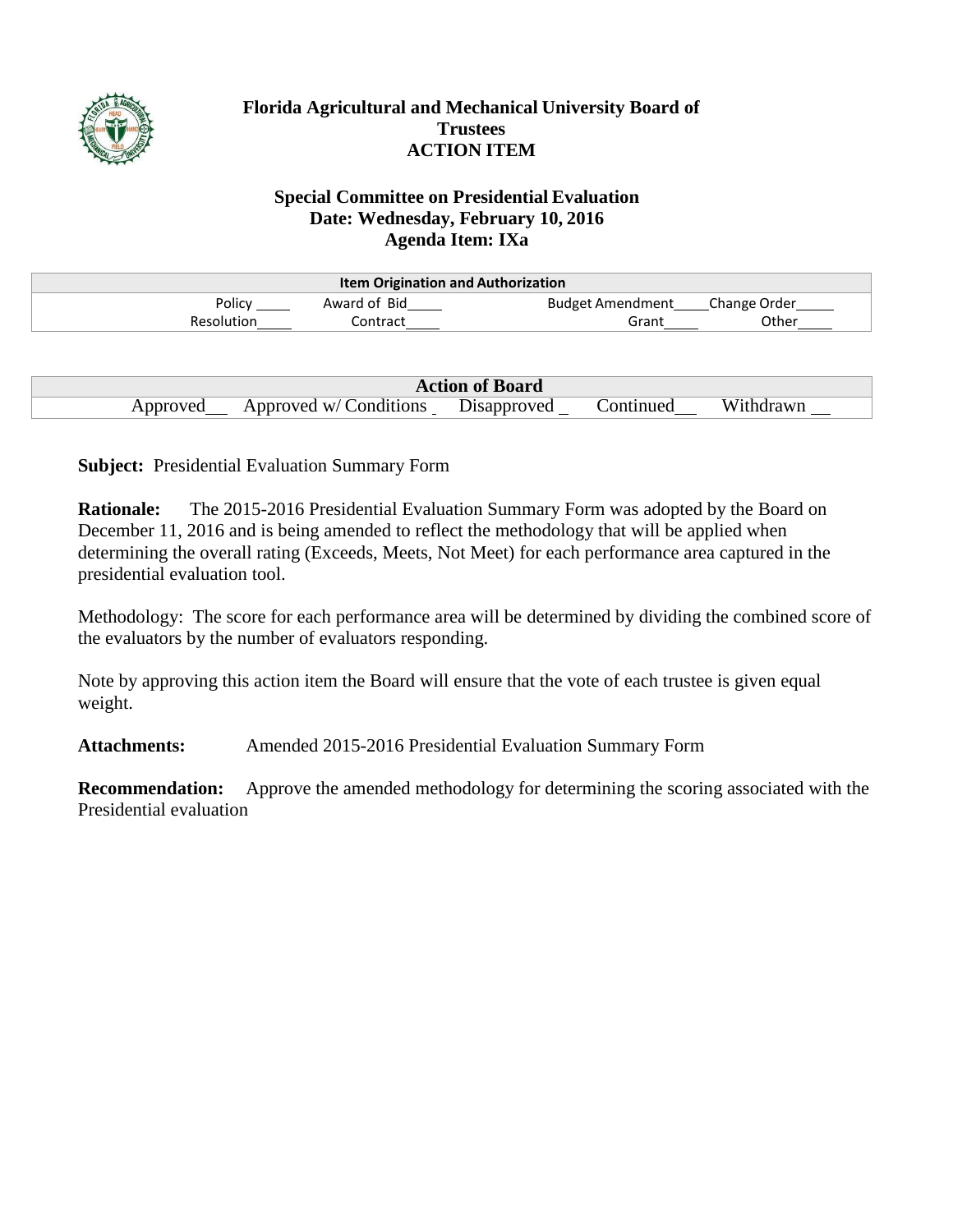

## **2015/2016 Presidential Evaluation Summary**

| <b>Board</b><br><b>Responses</b> | <b>McCoy</b> | Grable<br>Lawrence | Graham | Lawson | <b>Dortch</b> | Reed | <b>Moore</b> | Shannon | Warren | Washington | Vacant | Woody | Rating                          | <b>Average Rating</b> | <b>Total</b><br><b>Responses</b> |
|----------------------------------|--------------|--------------------|--------|--------|---------------|------|--------------|---------|--------|------------|--------|-------|---------------------------------|-----------------------|----------------------------------|
| <b>Annual Priorities</b>         |              |                    |        |        |               |      |              |         |        |            |        |       | Exceeds                         |                       |                                  |
| And Goals                        |              |                    |        |        |               |      |              |         |        |            |        |       | <b>Meets</b><br><b>Not Meet</b> |                       |                                  |
|                                  |              |                    |        |        |               |      |              |         |        |            |        |       |                                 |                       |                                  |
| Strategic                        |              |                    |        |        |               |      |              |         |        |            |        |       | Exceeds                         |                       |                                  |
| Leadership                       |              |                    |        |        |               |      |              |         |        |            |        |       | <b>Meets</b>                    |                       |                                  |
|                                  |              |                    |        |        |               |      |              |         |        |            |        |       | <b>Not Meet</b>                 |                       |                                  |
|                                  |              |                    |        |        |               |      |              |         |        |            |        |       |                                 |                       |                                  |
| Educational<br>Leadership        |              |                    |        |        |               |      |              |         |        |            |        |       | Exceeds<br><b>Meets</b>         |                       |                                  |
|                                  |              |                    |        |        |               |      |              |         |        |            |        |       | <b>Not Meet</b>                 |                       |                                  |
|                                  |              |                    |        |        |               |      |              |         |        |            |        |       |                                 |                       |                                  |
| Organizational                   |              |                    |        |        |               |      |              |         |        |            | e.     |       | Exceeds                         |                       |                                  |
| Management                       |              |                    |        |        |               |      |              |         |        |            |        |       | <b>Meets</b>                    |                       |                                  |
|                                  |              |                    |        |        |               |      |              |         |        |            |        |       | <b>Not Meet</b>                 |                       |                                  |
|                                  |              |                    |        |        |               |      |              |         |        |            |        |       |                                 |                       |                                  |
| Financial                        |              |                    |        |        |               |      |              |         |        |            |        |       | Exceeds                         |                       |                                  |
| Management                       |              |                    |        |        |               |      |              |         |        |            |        |       | <b>Meets</b>                    |                       |                                  |
|                                  |              |                    |        |        |               |      |              |         |        |            |        |       | <b>Not Meet</b>                 |                       |                                  |
| Work Plan                        |              |                    |        |        |               |      |              |         |        |            |        |       | Exceeds                         |                       |                                  |
|                                  |              |                    |        |        |               |      |              |         |        |            |        |       | <b>Meets</b>                    |                       |                                  |
|                                  |              |                    |        |        |               |      |              |         |        |            |        |       | <b>Not Meet</b>                 |                       |                                  |
|                                  |              |                    |        |        |               |      |              |         |        |            |        |       |                                 |                       |                                  |
| <b>Fund Raising</b>              |              |                    |        |        |               |      |              |         |        |            |        |       | Exceeds                         |                       |                                  |
|                                  |              |                    |        |        |               |      |              |         |        |            |        |       | <b>Meets</b>                    |                       |                                  |
|                                  |              |                    |        |        |               |      |              |         |        |            |        |       | <b>Not Meet</b>                 |                       |                                  |
|                                  |              |                    |        |        |               |      |              |         |        |            |        |       |                                 |                       |                                  |
| External<br>Relations            |              |                    |        |        |               |      |              |         |        |            |        |       | Exceeds<br><b>Meets</b>         |                       |                                  |
|                                  |              |                    |        |        |               |      |              |         |        |            |        |       | <b>Not Meet</b>                 |                       |                                  |
|                                  |              |                    |        |        |               |      |              |         |        |            |        |       |                                 |                       |                                  |
| Internal                         |              |                    |        |        |               |      |              |         |        |            |        |       | Exceeds                         |                       |                                  |
| Relations                        |              |                    |        |        |               |      |              |         |        |            |        |       | <b>Meets</b>                    |                       |                                  |
|                                  |              |                    |        |        |               |      |              |         |        |            |        |       | <b>Not Meet</b>                 |                       |                                  |
|                                  |              |                    |        |        |               |      |              |         |        |            |        |       |                                 |                       |                                  |
| Board and                        |              |                    |        |        |               |      |              |         |        |            |        |       | Exceeds                         |                       |                                  |
| Governance<br>Relations          |              |                    |        |        |               |      |              |         |        |            |        |       | <b>Meets</b><br>Not Meet        |                       |                                  |
|                                  |              |                    |        |        |               |      |              |         |        |            |        |       |                                 |                       |                                  |